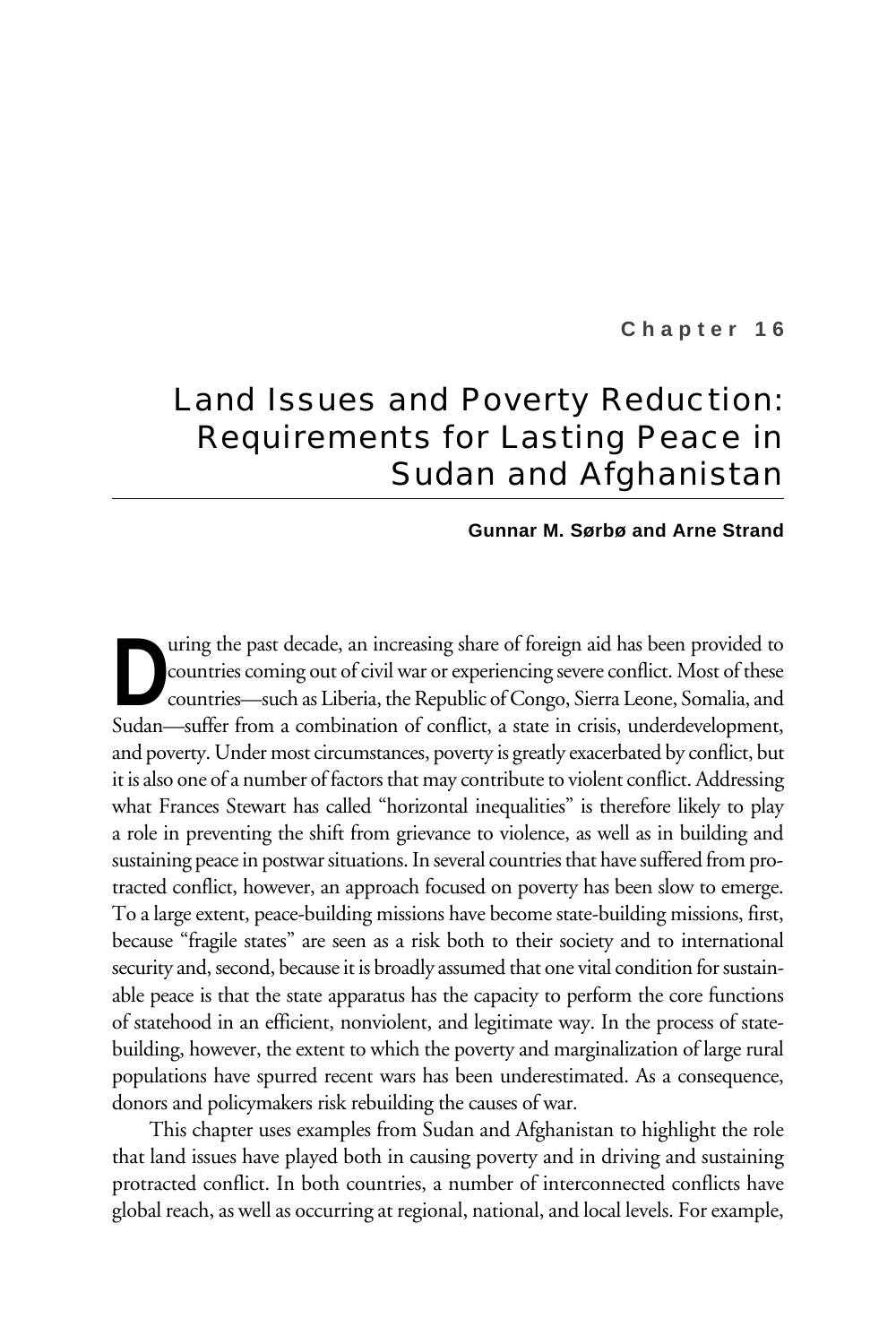conflicts over water and grazing rights in Darfur and elsewhere in Sudan have become entwined with political rivalries on a larger scale, even including neighboring countries. In a similar fashion, efforts by foreign troops to track down remnants of Al-Qaida and Taliban forces in Afghanistan have become entangled with localized conflicts. A great challenge, therefore, is to identify which particular types of interventions affect the different levels and dimensions of current conflicts.

This identification is a tall order, but it seems safe to conclude that the international community has not yet adequately responded to the challenge. In Afghanistan, postwar reconstruction efforts have been focused on establishing an effective central state that operates under the rule of law and in accordance with principles of transparency and accountability. Although the U.S.–led coalition has invested heavily in military efforts, aid strategies have created a state that depends on foreign funds and military forces for its survival. In the process, the role that rural land issues have played in driving and sustaining internal conflict has been insufficiently considered. In Sudan, the international community has been drawn into continuous crisis management because of Darfur, as well as the slow and very difficult implementation of the Comprehensive Peace Agreement (CPA) signed in 2005 between the government of Sudan and the Sudan People's Liberation Movement. As one consequence, there is less concern with the patterns of development that have been and are being pursued in Sudan and the way in which they may promote or reduce poverty. In both countries, land use is a key grievance that fuels a number of local and regional conflicts.

#### Sudan

Civil war has been fought in Sudan for most of the period since it gained independence in 1956, with only a brief spell of peace from 1972 to 1983. After the signing of the CPA, two other peace agreements were concluded in 2006: the Darfur Peace Agreement and the Eastern Sudan Peace Agreement. The international community has provided substantial funds for the implementation of the CPA; however, due to the continued crisis in Darfur and the continued unrest and lack of basic services in the south, the bulk of donor aid to Sudan has so far been directed to humanitarian assistance. Successive Khartoum governments have argued, as they do now for Darfur, that violence is caused by local-level ethnic conflicts mainly arising from pressure on a diminishing resource base. However, the civil strife that has spread throughout many parts of Sudan since the 1980s should be seen as part of a pattern of violence in which the Sudanese state—as a vehicle for special interest groups has played a major role.

Historically, state resources have been concentrated in the central Nile areas in the north, reflecting the long-standing political dominance of groups from this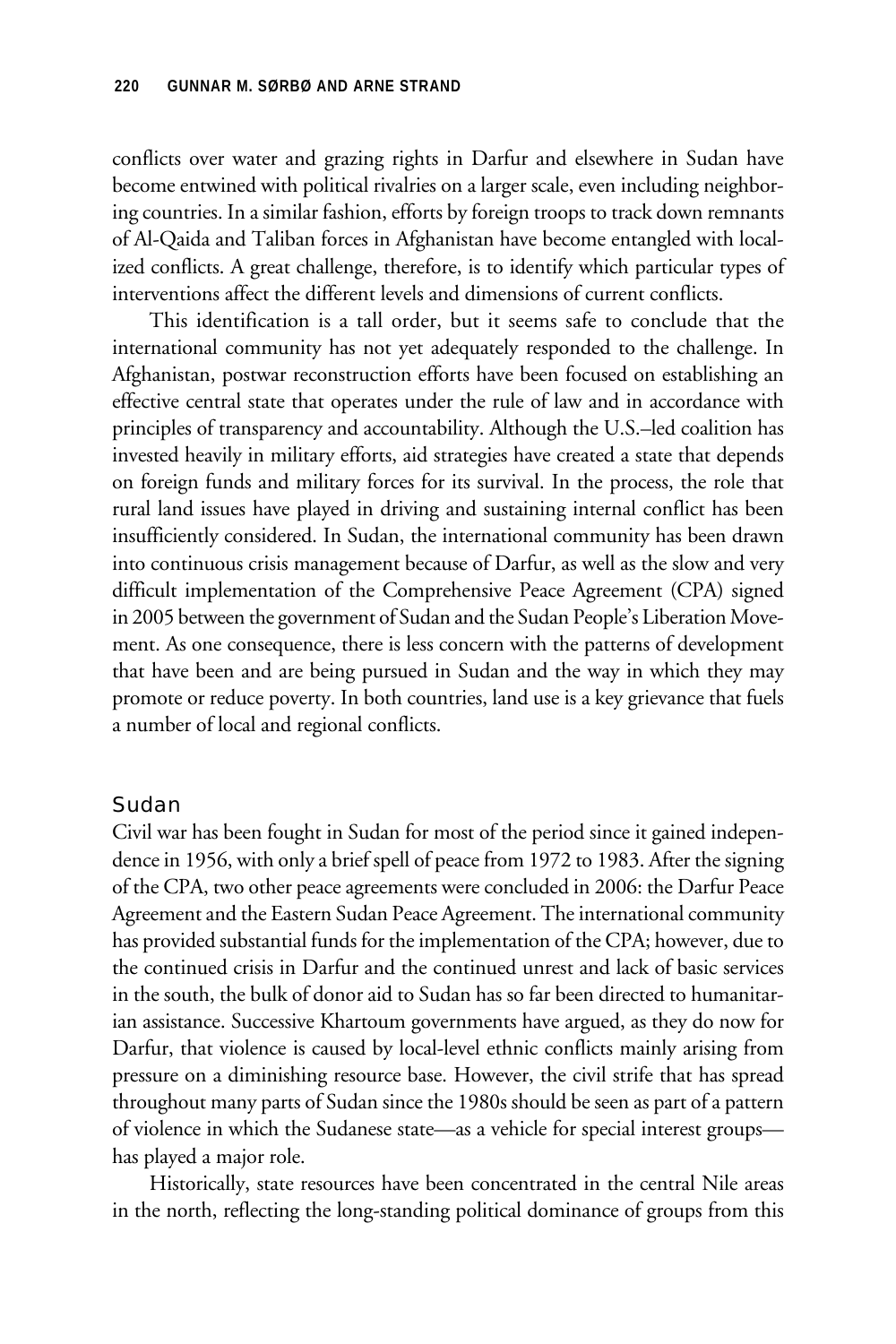area. A process of uneven development and economic dislocation began during the colonial period and became massive in the 1970s. The shift from subsistence agriculture to export-oriented mechanized agriculture had its greatest impact in the so-called Transition Zone between north and south—along southern Kordofan, southern Darfur, Blue Nile, and the Sudan–Ethiopia border region—resulting in the dispossession of smallholder farmers from their customary rights to land, the erosion of the land-use rights of pastoralists, and the creation of a large force of agricultural wage laborers whose numbers were increased through displacement by drought and war in the 1980s and 1990s.

This process generated important benefits for a key political constituency, mainly in Khartoum. It also created serious structural problems in the agricultural sector. The rate of increase in production has been declining, and many areas have high levels of food insecurity. A major grievance has been land use. The area of land under mechanized farming increased from around 2 million feddans at the beginning of the 1970s to some 14 million feddans by 2003 (1 feddan equals 1.038 acres). A vital factor here was the passage of laws undermining the control that local authorities and local people were able to exert over land. This process was accelerated by the National Islamic Front after it came to power in 1989. Policies have also been divisive at local and regional levels, creating growing regional subcultures of ethnic violence.

From the 1970s onward, the agricultural growth model adopted in Sudan gave little or no consideration to those who were displaced or otherwise affected, whether in Darfur, among the Nuba in southern Kordofan, or among the Beja in eastern Sudan. It is no coincidence, therefore, that aside from Khartoum—which saw major violence following the death of John Garang and occasionally suffers from confrontations between groups—most of the violence has taken place in rural (pastoral and agropastoral) areas. Populations from these areas also constitute the main source of street children, poor female-headed households, displaced persons, and refugees. They come from three broad regions: the areas struck by drought and famine during the 1970s and 1980s, the areas that saw an expansion of mechanized farming during the same period, and the former "closed districts" of the colonial period, such as south Sudan.

Changes in rights to land and its use represent fundamental transformations in Sudanese society. Their effects will not be removed by the signing of peace accords. In addition to various obstacles to improved productivity and access to markets, land issues have far-reaching consequences for rural poverty and development, as well as for local, regional, and national conflicts. Thus, in Darfur the inability of land ownership and land management systems to cope with the demand for agricultural land and pasture has been a key element of the often deadly conflicts, including those between different Arab groups. Illegal land occupation has been an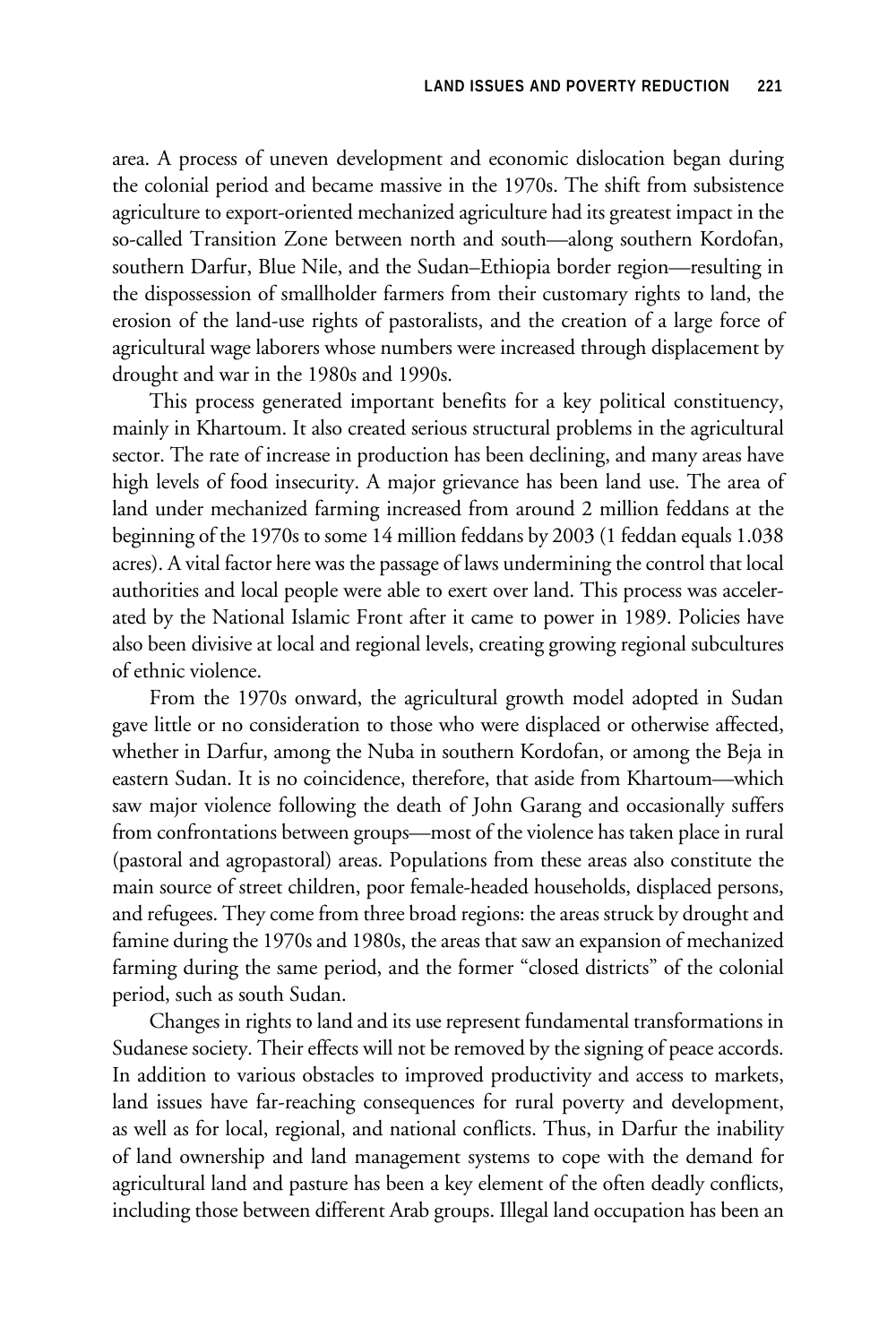integral part of the crisis. It is also a critical issue in eastern Sudan, where the loss of traditionally owned land to mechanized agricultural schemes has undermined the sustainability of the pastoralist livelihoods of the predominant group in the region, the Beja, and pushed many Beja to settle in urban slums, particularly in Port Sudan. In the south, land rights have become increasingly disputed as refugees and internationally displaced persons have started returning and oil exploration has continued in new areas.

Although Sudan is becoming wealthier because of oil exports, its rural poverty has been accentuated because spending on social services has been among the lowest in the world. The country's poor track record on development spending is paralleled by a very limited capacity to plan and manage projects at state and local levels. As a result, poverty and human deprivation have in all probability worsened over the past decade.

## Afghanistan

Afghanistan shares Sudan's long history of war, displacement, and drought, with continued armed conflict since 1978. Several factors affect the continuation of conflict despite the ousting of the Taliban regime in 2001. Often overlooked is the importance of conflict arising from land issues and how these tie in with the postwar structure of the political economy.

According to the latest report from the United Nations Office on Drugs and Crime (2007), Afghanistan currently produces 90 percent of the world's heroin. Part of the explanation for both the increasing conflict level and the sharp increase in poppy production since 2002 relates to land issues. Most Afghans depend at least in part on agriculture for their livelihood, but a significant proportion either are landless or are farming plots that are too small to generate adequate income. There is a high degree of uncertainty over landownership, particularly in sharecropping and the closely related practice of land mortgaging; there is no regime to manage land rights and disputes beyond local councils dominated by local power holders; and the policy and legal framework necessary to regulate the use and transfer of substantial state landholdings is also highly inadequate.

Previous governments tried to introduce land reform, including those of a king (in the 1920s), a president (in the early 1970s), and a communist government (in the late 1970s). The most radical attempt was by the government of the Soviet-backed People's Democratic Party of Afghanistan following the coup d'état in 1978. However, such reforms led to armed revolt with strong backing from the conservative and traditionalist religious networks and landowners. Following the Soviet invasion in 1979, armed resistance was mounted primarily in rural areas, with mujahideen forces operating within the population and from their bases in Pakistan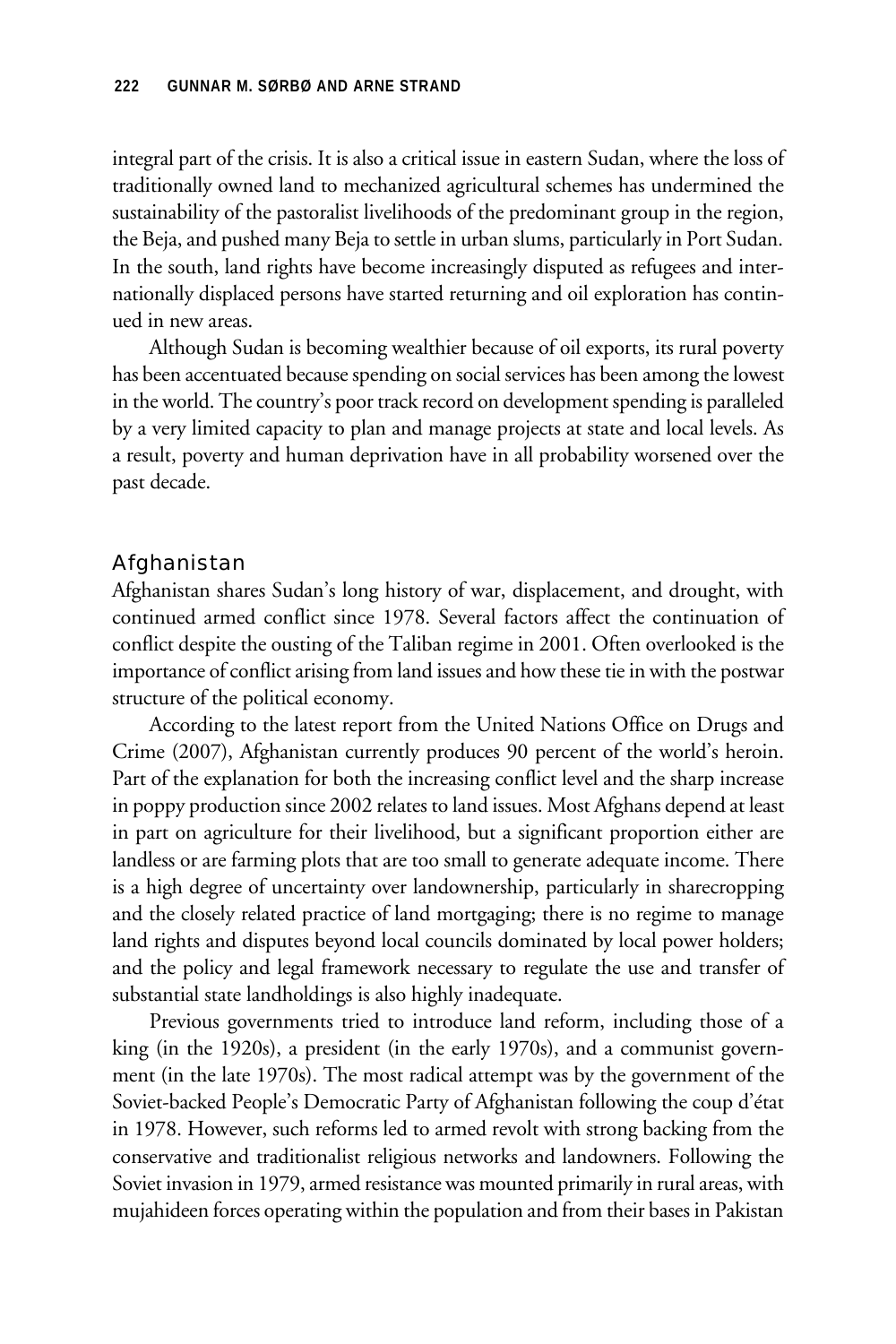and Iran. A combination of targeted destruction and lack of maintenance following the outflow of 5 million Afghans to neighboring countries destroyed much of the underground irrigation systems—the *kareezes.* Drug production started to pick up because it required less water than traditional agriculture and was not discouraged by the international backers, either Western and Islamic, who supported the resistance with funding and arms. The commanders emerging in the resistance parties were frequently religious leaders or landowners able to command people through religious or financial bonds. When these parties assumed power in Kabul in 1992, they were neither willing nor able to address land issues. Rather, they used their military power to increase their own holdings.

The Taliban movement that emerged in southern Afghanistan in 1994 restored the rights to land and property confiscated by commanders, but the Taliban did not establish a functional government and administration, nor were they willing to address land issues. Hoping for international recognition and using religious arguments, they banned the production and processing of drugs, knowing that this would reduce the income of many farmers and seasonal workers.

Following the military defeat of the Taliban in late 2001, rapid change was on the horizon. With an elected president and parliament, national plans and international funding to promote development, and the North Atlantic Treaty Organization to provide military security, Afghans hoped that they had seen the end of both poverty and violence. Expectations were high, for the Afghans were to be rewarded for assisting in the "war on terror." However, as part of the settlement that was achieved, the former commanders returned and regained influence, lands, and properties. The Taliban, primarily drawn from the poorest rural areas in the south, were excluded from peace negotiations and the new government and opted to continue their military struggle.

Leaving security aside, land issues remain largely unaddressed in Afghanistan, and very limited efforts have been made to improve and increase agricultural production and ensure food security. According to a 2007 report by the Food and Agriculture Organization of the United Nations, 6.5 million out of an estimated population of 27 million face food insecurity. The priority has been rather to strengthen the central administration in Kabul and initiate projects with high visibility. The explanation provided by a senior adviser to the minister of agriculture was that "the outcome in the agricultural sector is not easily and quickly visible and measurable to the donors."

With 4.8 million Afghans returning from Iran and Pakistan since 2002, pressure on land and unemployment has sharply increased. These problems have been exacerbated by corruption, ethnic tension, and the arbitrary use of power by local strongmen. Large landholdings have been transferred to a few well-connected persons. Moreover, the present pattern of landownership, powerful commanders/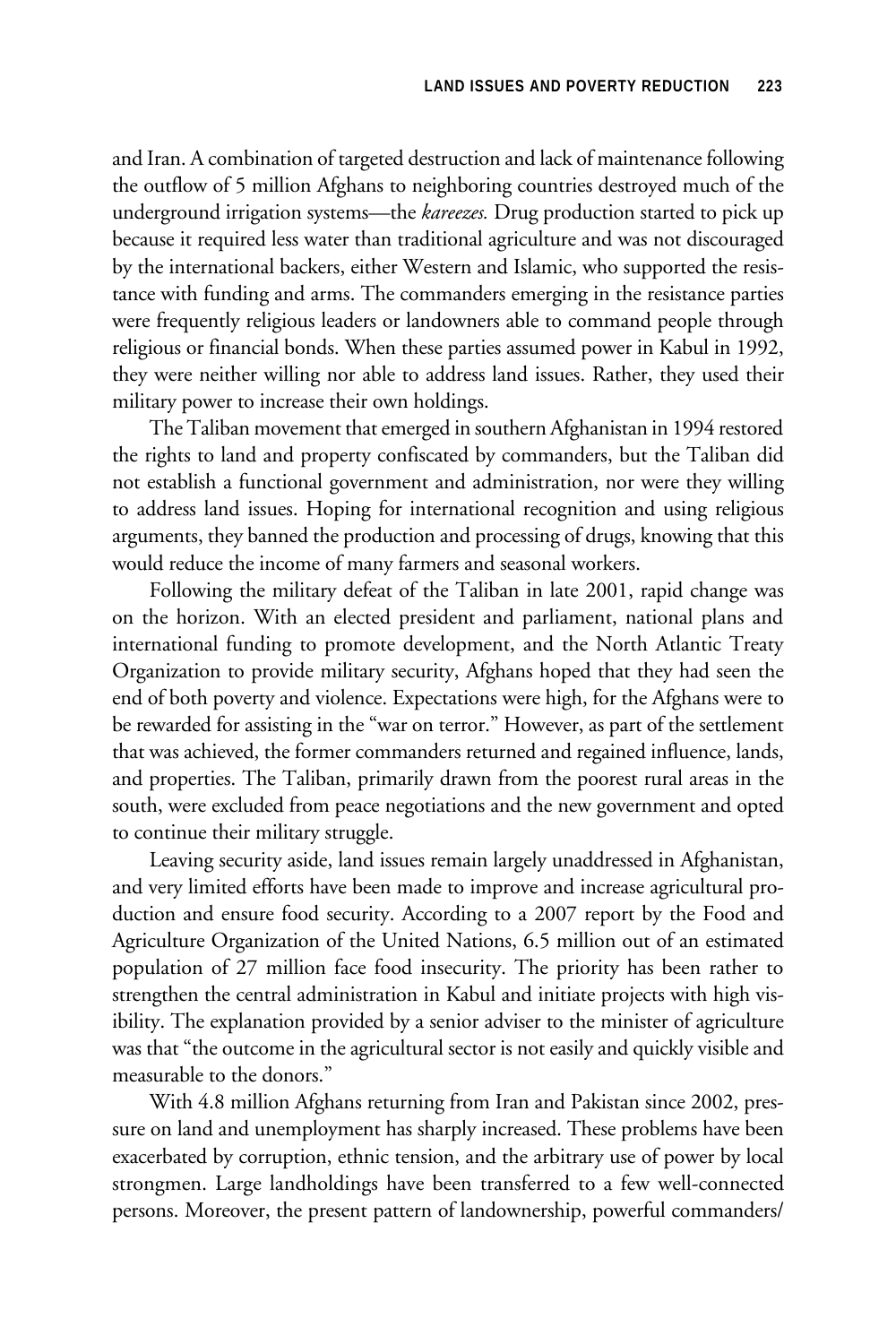landowners, and the high availability of unemployed young men provide ideal conditions for drug production and warfare. When a poor sharecropper knows he has to pay as much as 50 percent of his yield to the landowner, he will select the produce that provides the highest outcome—if given a choice. When the government and the international forces threaten to eradicate the harvest, many see no option but to join the insurgency to protect their livelihood.

## Policy Implications

An approach that focuses on poverty and gives due consideration to land issues and livelihood support has been slow to emerge in the postwar reconstruction of both Sudan and Afghanistan. In both countries, the lack of economic development in the rural areas negatively affects the population's perception of the international community's intervention.

In Afghanistan, it is difficult to envisage any possibilities for building sustained peace until landownership, agricultural production, and rural employment are properly addressed. Years of misdirected policy have entrenched deeply inequitable landownership relations among tribes, between agricultural and pastoral systems, and among feudally arranged classes of society. These challenges have not yet been adequately recognized among donors in Kabul despite the existence of rural programs funded by the World Bank, the U.S. Agency for International Development, and others. Growing insecurity, massive corruption, and the expanding drug economy have diverted the attention of both donors and the Afghan government and reinforced the mantras of the importance of state-building and "good governance" as priority areas for development.

In Sudan, alienation of land as part of processes of marginalization and increasing poverty has been a key determinant of conflict, but there is an absence of an overall framework to deal with the problems with the necessary urgency. True, funds have been allocated for a number of programs targeting rural populations in the areas of health and education, mainly in southern Sudan. Agricultural development has received little attention so far, and a striking feature of current aid to Sudan is the lack of priorities related to an understanding and critique of the patterns of development that have been and are being pursued. Given that the influx of revenues from oil exports may consolidate a "rentier" state that renders it less accountable to its population, the prospects for reducing poverty and inequities and, for that matter, promoting democratic forms of development—may not be encouraging.

Despite similarities, Sudan and Afghanistan are of course different, so it is important to look at context and particular settings before identifying strategies.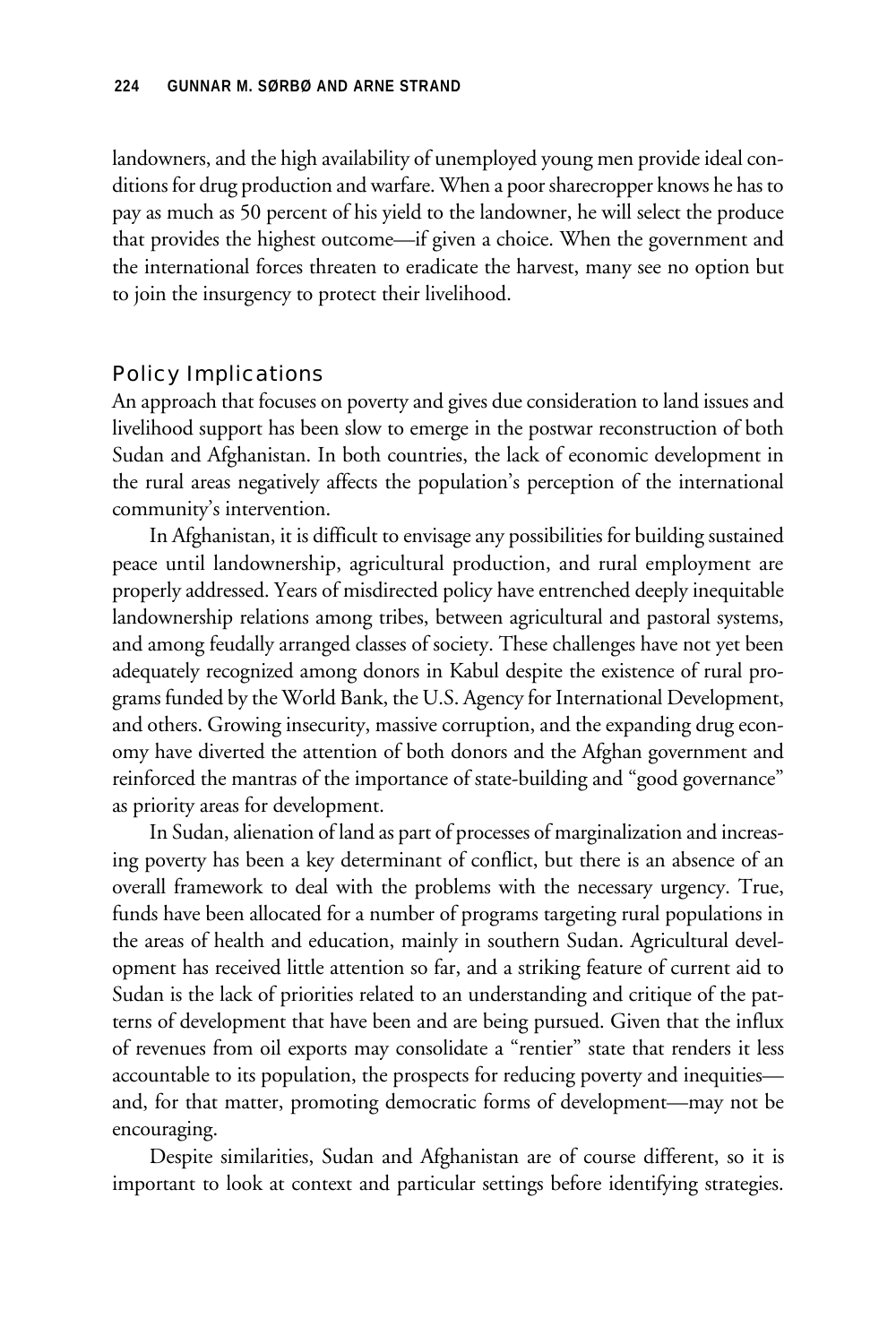Therefore, the conclusions offered here must be of a more general kind, emphasizing the following issues.

First, on a general level, a blend of approaches is essential in order to promote sustainable peace-building. On the one hand, it is important to build state capacities, and a strong, accountable state is best when it comes to alleviating persistent conflict and the chronic poverty it generates, protecting entitlements, and providing health care and education. On the other hand, peace will not be achieved unless the grievances of the marginalized and the benefits accruing from violence are addressed. Recent research clearly indicates that low levels of development adversely affect the chances of successful peace-building, whereas patterns of development that meet the needs of ordinary people may weaken the position of warlords, extremist politicians, and leaders who offer to meet these needs through more violent means.

Second, land rights management is a cornerstone of social management and poverty reduction in agrarian states like Sudan and Afghanistan. Although both countries share the need for an overall framework for land management, it must also be recognized that their problems differ and that the adoption of localized and community-based approaches is essential. As Liz Wiley suggests in *Land Rights in Crisis: Restoring Tenure Security in Afghanistan,* addressing problems only through new law or new policy cannot have much success in the often lawless conditions that operate beyond the reach of the current administration.

Finally, most international investment in peace-building has been at the state level. Despite political and other constraints, there is both scope and need for local-level peace-building and reconciliation work and for rebuilding state–society relations through bottom-up processes. Aid strategies need to be designed to support such processes. In Sudan and Afghanistan, this effort would include addressing land issues that may underpin the recovery process and also provide opportunities to bring about changes in governance through the development of systems that are fairer to the poorest and most marginalized communities. It also implies that policymakers must pay more attention to low-intensity and local conflicts. These struggles are often about access to agricultural and pastoral resources and can establish pockets of discontent, reduce food production, flare up into greater conflicts, or be linked to other, larger-scale conflicts.

### For Further Reading

Johnson, D. H. *The root causes of Sudan's civil wars.* Oxford: James Currey, 2003.

Opel, A. *Bound for the city: A study of urban to rural labour migration in Afghanistan.* Kabul: Afghanistan Research and Evaluation Unit, 2005.